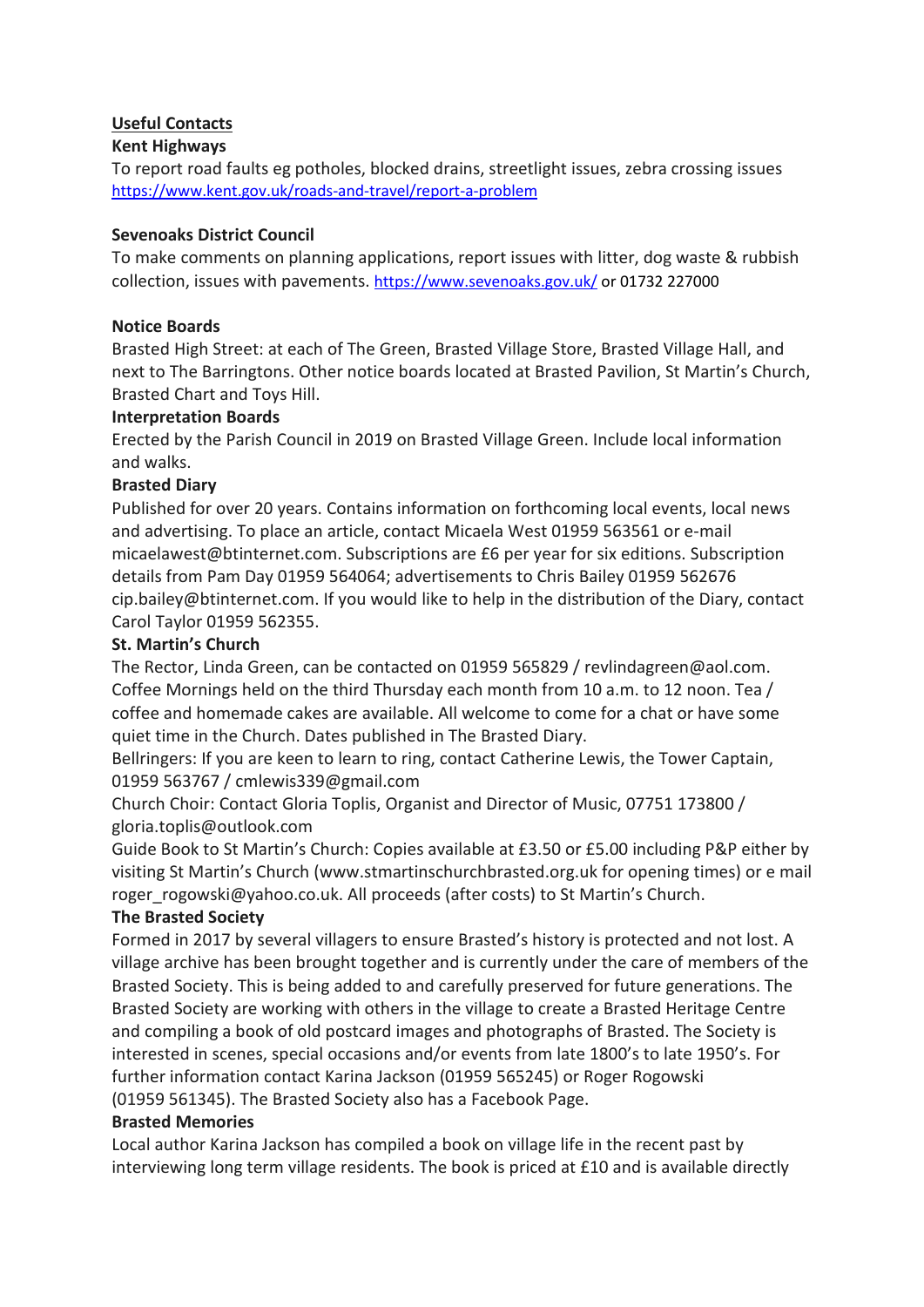from Karina 01959 565245 (all proceeds, after costs, will go towards purchasing Brasted related information and items for the archive).

# **St. Martin's Heritage Trust**

Formed in 2018 with the aim of reinforcing the Church's position at the heart of the village and to ensure that it is open and welcoming to everyone. The Trust currently consists of a mixture of Church members and village residents. The Trust offers a warm welcome to anyone who would like to join them to help add to the vibrancy of the village social life and enhance the sense of community. For more information contact Terry Hope on 01959 563007 / terry@terryhope.com or Roger Rogowski 01959 561345 /

roger\_rogowski@yahoo.co.uk or search www.stmartinsbrastedheritagetrust.org.uk **Brasted Village Shop**

Opening times 7 a.m. to 10 p.m. The Village Shop also offers a paper delivery service and sells The Brasted Diary. Contact 01959 562874

### **Brasted Village Hall**

For enquiries/reservations please contact Chrissie Rogowska 01959 562647, 07920 875077 or chrissie@rogowska.biz

# **Toys Hill Village Hall**

A village hall with chancel used for Church of England worship and religious ceremonies. Also used for the public and private meetings, lectures and entertainment. Further details from Duncan Giles, duncangiles@outlook.com. A defibrillator is housed at the hall.

# **Brasted, Ide Hill & Sundridge Horticultural Society**

Meetings are held on the second Wednesday of the month at 8pm at either Brasted Village Hall or Ide Hill Village Hall. Visits and daytime events are usually held on the second Wednesday. For further details contact Elaine Moss 01959 564750 or Pam Day 01959 564064 or Beryl Norman 01959 563585. Information is also printed in The Brasted Diary.

### **Sundridge & Brasted Mobile Library**

Fortnightly on Thursday's at Chapmans Road, Sundridge from 9.45 a.m. to 10.15 a.m. (usually second and fourth Thursdays in the month). Dates advertised in The Brasted Diary.

# **Other**

- Sundridge & Brasted C.E. Primary School, Church Road, Sundridge. 01959 562694 or office@sundridge.kent.sch.uk
- Sundridge & Brasted Social Club, Main Road, Sundridge. 01959 562807 or sundridgeandbrastedsocialclub.btck.co.uk
- Brasted Tennis Club. Members play from 10.30 a.m. to 12.30 p.m. on Sunday at two courts at Brasted Recreation Ground, all year round. Contact Nick White 01959 564145 for membership details.
- Bat & Trap contact Roger (01959 561345 or roger\_rogowski@yahoo.co.uk). Bat &Trap season is May until August and games take place on Tuesday evenings. New players are always welcome.
- Brasted Allotments next to the Brasted Recreation Ground car park; the annual fee is currently £20. If you wish to rent an allotment, please contact the Parish Clerk.
- Recreation Grounds we have two (one situated on the A25 as you enter the Village from Westerham), and the other at Brasted Chart.
- Brasted Chart and Toys Hill Cricket Club no age or ability restriction. Contact Chris Bailey 01959 562676 or Robin Stevens [\(robingstevens@yahoo.com](mailto:robingstevens@yahoo.com) or 01322 310083) for further details.